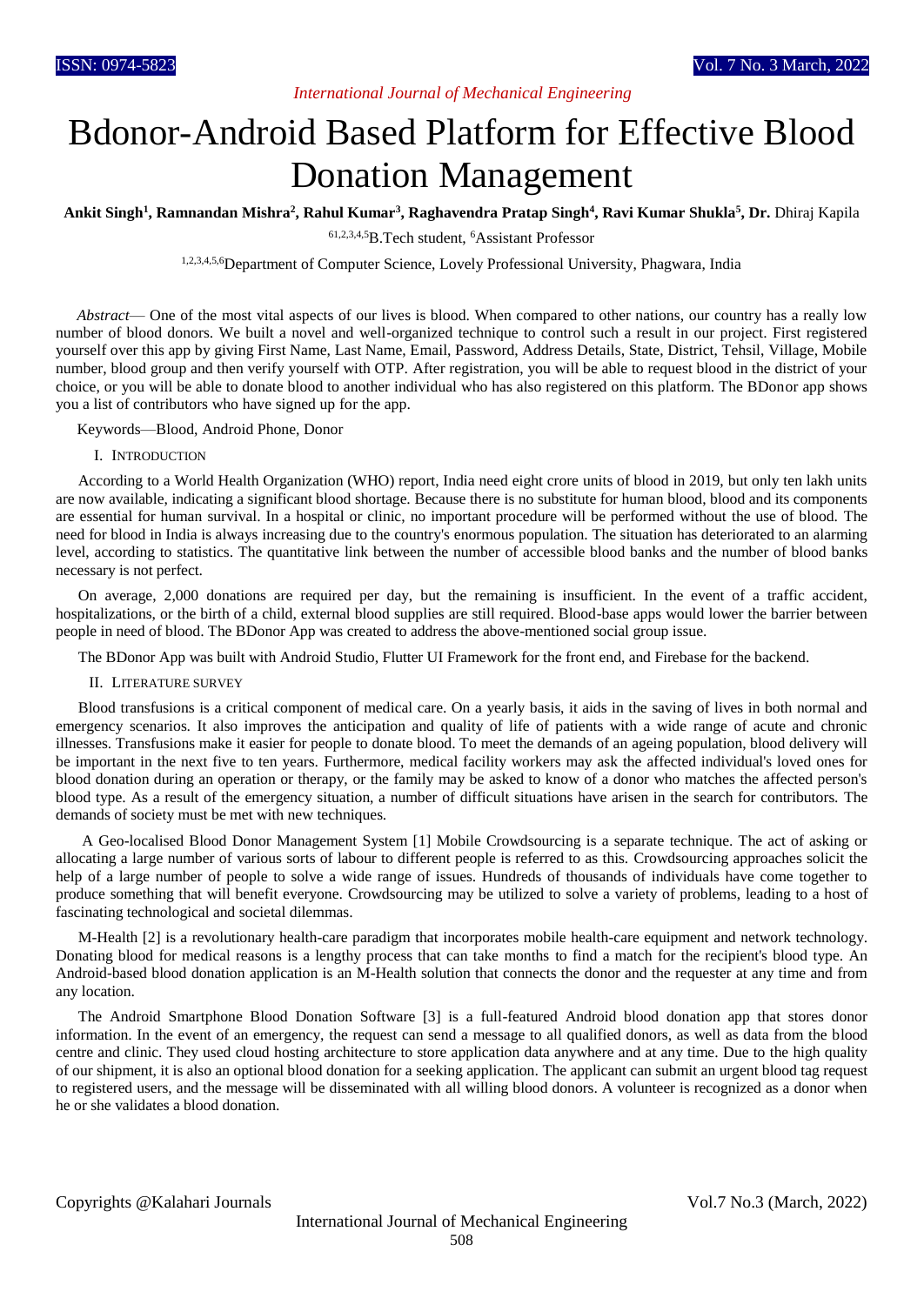## *A. Existing System*

People in need of blood are unable to obtain it in their native city. Requesters have no way of getting in touch with them. People must wait a long time to find a blood donor. In the event of an emergency, people scrambled from place to place looking for blood donors. People are sometimes unable to find blood in blood banks.

As a result, the above reason is not present in the current system.

## *B. Proposed System*

 The recommended way for creating an Android app that swiftly locates blood donors. When it's time to donate blood, all donors who sign up for this app will be contacted. According to the requesters, blood donors can be found in any district. This app's objective is to make it easier for people to donate blood in an emergency. Anyone who wants to donate blood can use this app to register.

Types of Bloods:

Blood is not all the same, even though it is made up of the same basic substances. In fact, blood types are classified into eight categories based on the presence or lack of certain antigens. Certain antigens may induce the immune system of a patient to attack transfused blood. Prior to a transfusion, the blood type of the donor should be identified.

| <b>TYPE</b> | YOU CAN GIVE     | YOU CAN             |
|-------------|------------------|---------------------|
|             | <b>BLOOD TO</b>  | <b>RECEIVE FROM</b> |
| A+          | A+, AB           | A+, A-, O+, O-      |
| 0+          | 0+,A+,B+,AB+     | O+. O-              |
| B+          | B+, AB+          | B+, B-, O+, O-      |
| AB+         | AB+              | <b>EVERYONE</b>     |
| А-          | A+, A-, AB+, AB- | -O,-A               |
| O-          | <b>EVERYONE</b>  | $\Omega$            |
| B-          | B+, B-, AB+, AB- | B-, O-              |
| AB-         | AB+. AB-         | AB-, A-, B-, O-     |

- Red blood cells from Group O can be received by anyone. The "universal donor" is what it's called.
- Red blood cells from Group A can be given to As and ABs.
- Those in Group B can help people in Groups B and AB by donating red blood cells.
- Group AB can give to other ABs but cannot receive from any other groups.
- IV. System Design
- Android Studio:

LINUX is the foundation of the Android operating system (OS). Android is open-source software, which means that it is freely available and can be used by anybody. It's made to function on touch displays on mobile devices such as smartphones and tablets. Android's design supports the entire Java language. The initial version of Android, version 1.0, was released in 2008, and the most recent version is Android 11. Android Studio is an IntelliJ IDEA-powered Integrated Development Environment (IDE) (IDE). IntelliJ's advanced code editor and development features benefit Android Studio even more, making it easier to construct Android apps.Figure 1 depicts the Android Studio components:

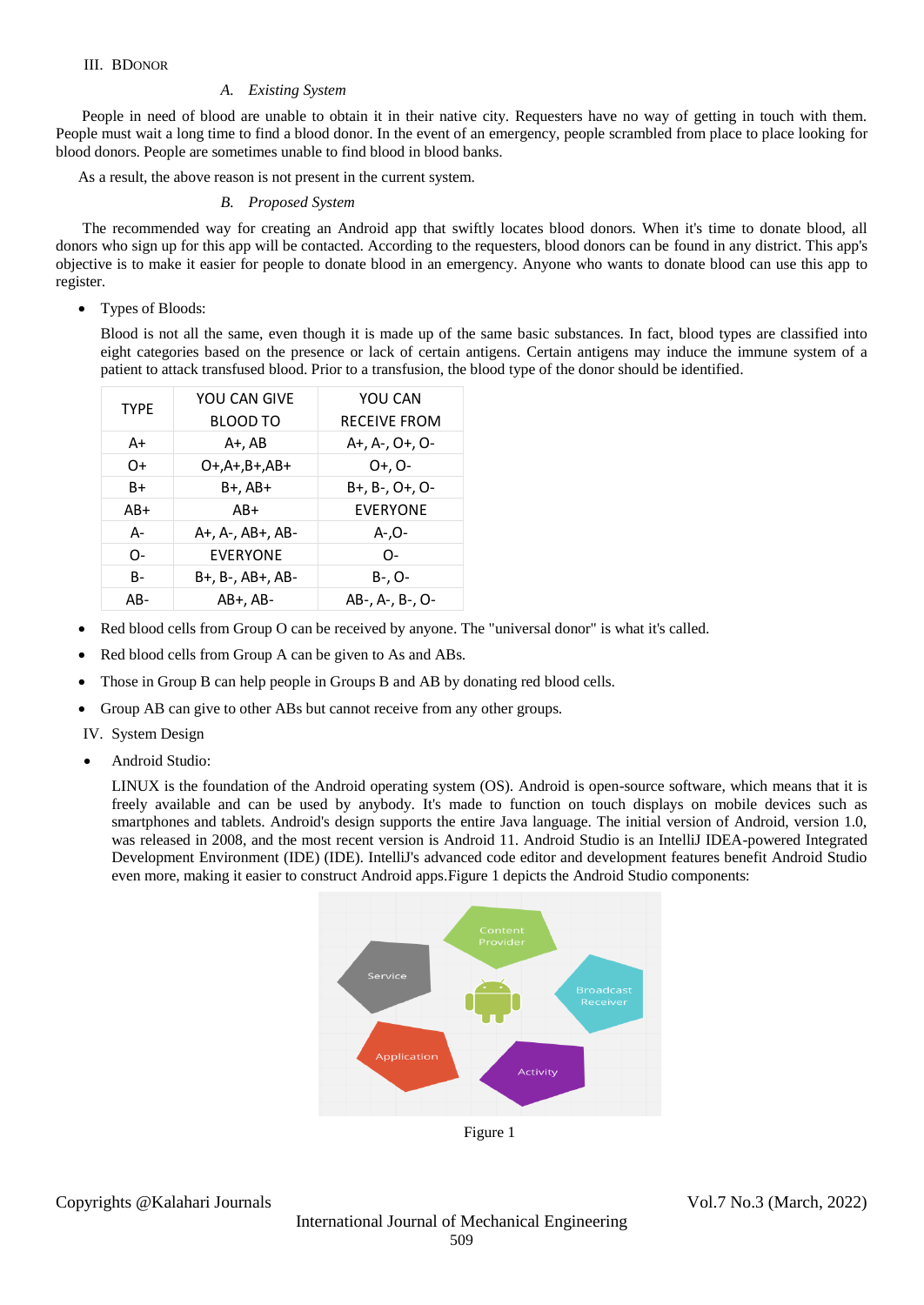## Flutter UI Framework:

Flutter is a Google-developed open-source mobile user interface framework that was published in May 2017. In a nutshell, a native mobile app may be built from a single source of code. This means that the same programming language and code base can be used to build two different applications (for iOS and Android). Dart is a programming language that may be used to construct programmes with Flutter. Although the language was invented by Google in October 2011, it has improved significantly in recent years. Figure 2 illustrates the Flutter Architecture:



Figure 2

## Firebase:

It's Google's all-in-one app store, which features both mobile and web apps. In 2011, it became a stand-alone company. The platform was purchased by Google in 2014, and it has since become the company's primary software development platform. It's the Web, Android, and iOS backend application. It has its own database, as well as several APIs, authentication methods, and hosting providers.



Figure 3

V. Working

Working Principle of BDonor App:

Step-1: If a person wants to be a donor, he or she must first register.

Step-2: Person must give their address.

Step-3: A one-time password (OTP) provided to the registered mobile number is required for person registration.

Step-4: If someone wants to donate blood, they can go to the blood request page, and if they need blood, they can go to the view donor page.

Step-5: If a person locates a donor in his district, he can contact them directly by mobile phone.

VI. SCREEN LAYOUT

The app's initial page is the Welcome Page (figure 4).

Copyrights @Kalahari Journals Vol.7 No.3 (March, 2022)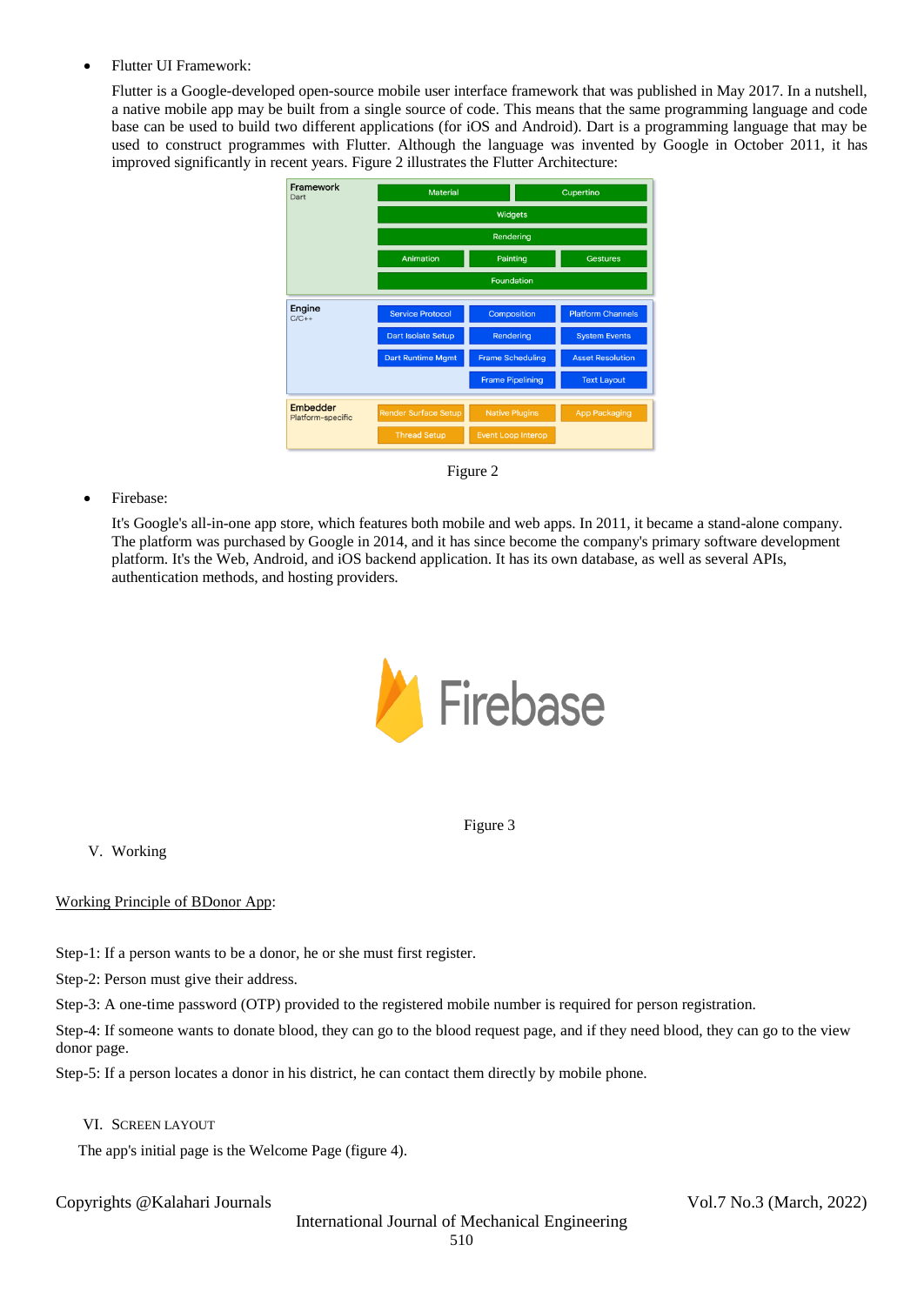

## Figure 4. Welcome Page

In Login Page (figure 5), user can regsitered themsleves by clicking on "New Here ? Register ?" and then register page will open as shown in figure 6.

Figure 5. Login Page

|   | Your First Name       |
|---|-----------------------|
|   | Your Last Name        |
|   | <b>Enter Email</b>    |
| æ | <b>Enter Password</b> |
|   | <b>Click Next</b>     |

Figure 6. Register Page

After filling the First Name, Last Name, Email and password just click on Next to open next page as shown in figure 7.

Copyrights @Kalahari Journals Vol.7 No.3 (March, 2022)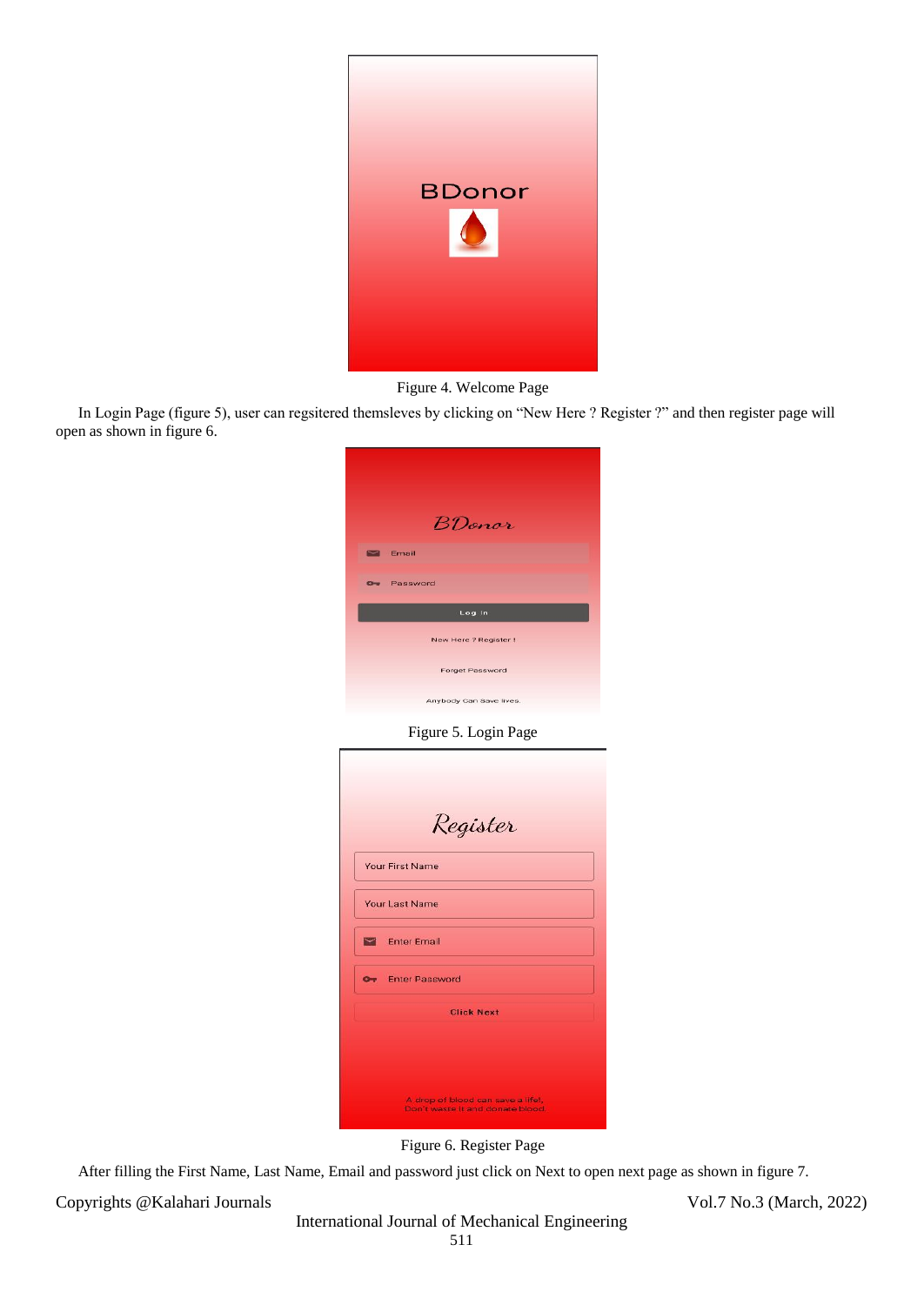| <b>Select State</b>   |                   |  |
|-----------------------|-------------------|--|
| <b>Enter District</b> |                   |  |
| <b>Enter Tehsil</b>   |                   |  |
| <b>Enter Village</b>  |                   |  |
|                       | <b>CLICK NEXT</b> |  |

#### Figure 7.

As shown in Figure 7, we must fill in the address details (state, district, tehsil, and village). When you click Next, a new page will appear, as seen in Figure 8.

| <b>Cell &amp; Blood Details</b>          |
|------------------------------------------|
| ₹<br>Enter Your Mobile Number            |
| $\triangle$<br><b>Select Blood Group</b> |
| <b>Enter OTP</b>                         |
| Verify                                   |
|                                          |
|                                          |
| <b>Blood is Life!</b>                    |

## Figure 8

As indicated in figure 8, we must enter our mobile number, pick our blood group, and then click the verify button. Then an OTP will be sent to our mobile number, which we must enter to validate. After that, as illustrated in Figure 9, a new page will appear.

| Displayed Requests from ALL districts.<br>To change DISTRICT edit below. |
|--------------------------------------------------------------------------|
| E<br><b>District</b><br>ALL                                              |
| If you can help them make CALL or SHARE.                                 |
|                                                                          |
|                                                                          |
|                                                                          |
|                                                                          |
|                                                                          |
|                                                                          |
|                                                                          |
|                                                                          |
|                                                                          |
|                                                                          |
|                                                                          |
|                                                                          |
|                                                                          |
|                                                                          |
|                                                                          |
|                                                                          |
|                                                                          |
|                                                                          |
|                                                                          |
| <b>Request Blood</b>                                                     |
| <b>View Donors</b>                                                       |
| ___<br>٠                                                                 |



If he/she needs blood, go to this page Figure 9 and click "Request Blood," then enter the district where he/she needs blood. Then, as seen in Figure 10, a new page will appear. He/she can also call by selecting the call button or share the donor profile by selecting the share symbol.

Copyrights @Kalahari Journals Vol.7 No.3 (March, 2022)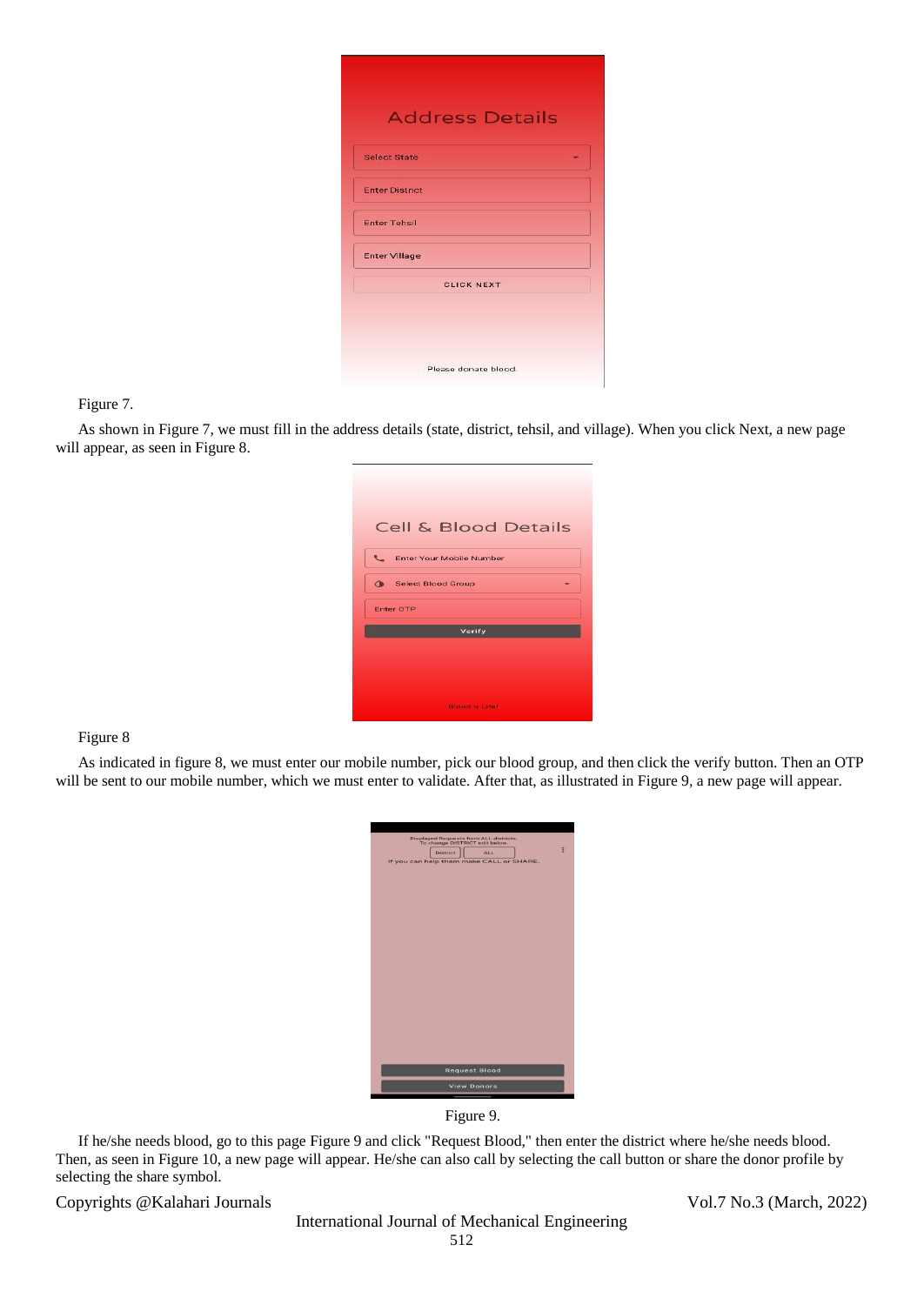

## Figure 10.

If a person wants to see a list of donors, he can do so by clicking on "see Donors." Figure 11 illustrates this.

| Displayed Donors from ALL districts.<br>To change DISTRICT edit below.<br>ž<br><b>District</b><br>ALL<br>Make CALL or SHARE if Needed. |
|----------------------------------------------------------------------------------------------------------------------------------------|
| <b>Rahul Singh</b><br>$AB+$<br>Delhi<br>Delhi<br>Delhi<br>Delhi                                                                        |
| <b>Ankit Singh</b><br>$AB+$<br>West Bengal Kolkata<br>Kolkata<br>Cossip                                                                |
|                                                                                                                                        |
|                                                                                                                                        |
|                                                                                                                                        |
| <b>View Requests</b>                                                                                                                   |
|                                                                                                                                        |

## Figure 11.

If he or she wishes to change their password, simply click "Change Password" as indicated in Figure 12, and a reset link will be sent to their registered email address. If he or she wants to logout, they can do so by clicking "Logout" as illustrated in Figure 12.



Copyrights @Kalahari Journals Vol.7 No.3 (March, 2022)